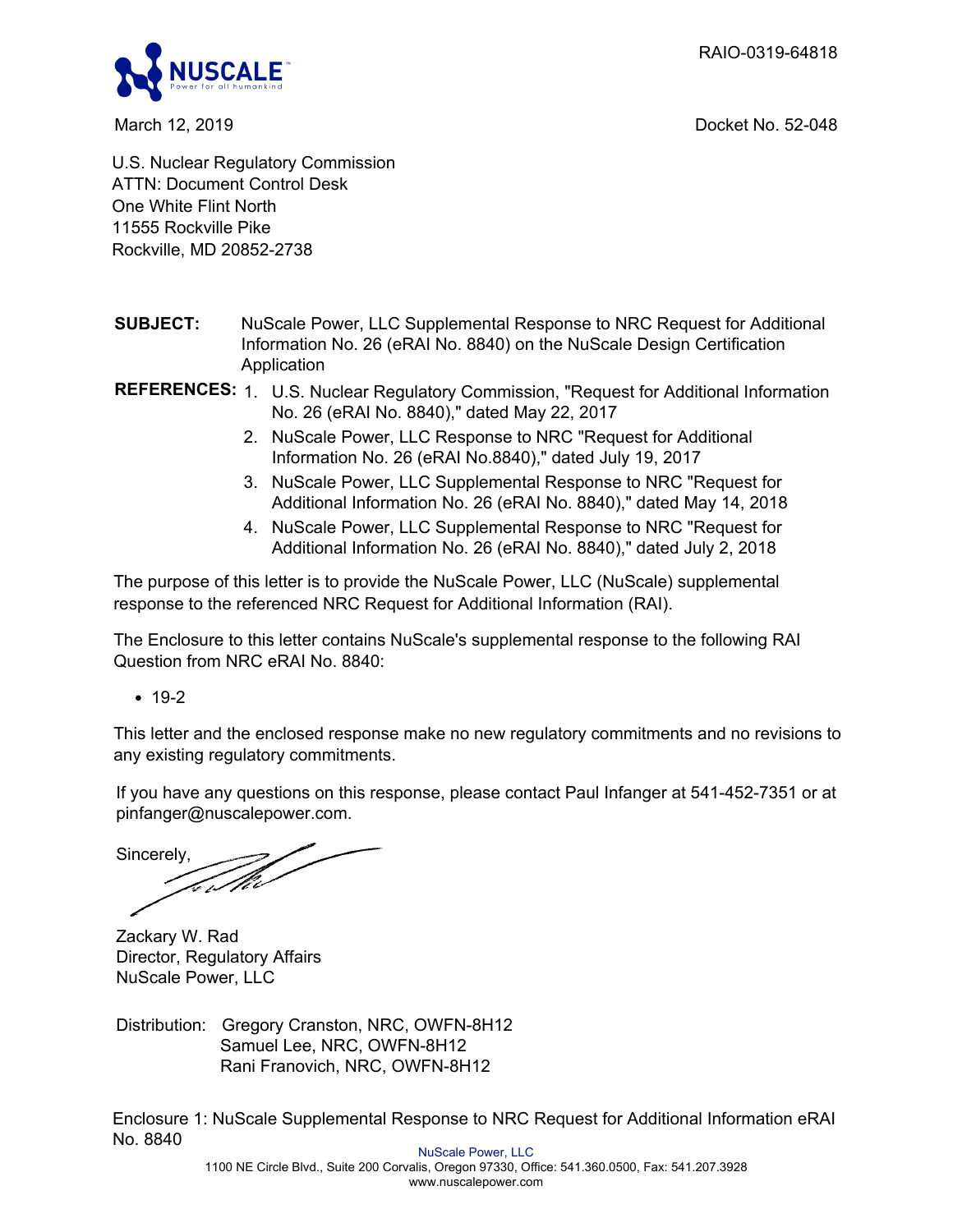RAIO-0319-64818



## **Enclosure 1:**

NuScale Supplemental Response to NRC Request for Additional Information eRAI No. 8840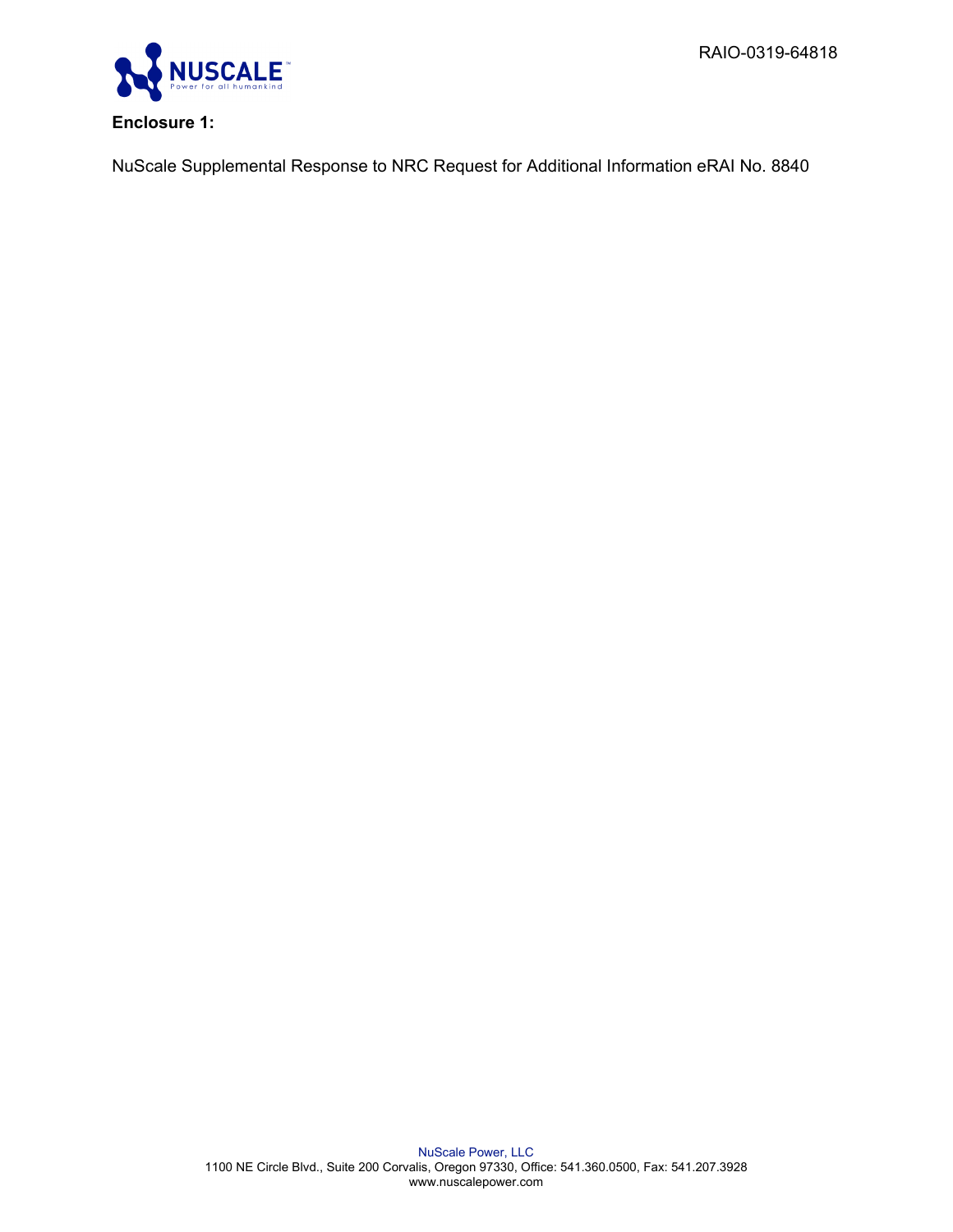

# **Response to Request for Additional Information Docket No. 52-048**

**eRAI No.:** 8840 **Date of RAI Issue:** 05/22/2017

#### **NRC Question No.:** 19-2

10 CFR 52.47(a)(27) states that a DC application must contain a Final Safety Analysis Report (FSAR) that includes a description of the design-specific probabilistic risk assessment (PRA) and its results. In accordance with the Statement of Consideration (72 FR 49387) for the revised 10 CFR Part 52, the staff reviews the information contained in the applicant's FSAR Chapter 19, and issues requests for additional information (RAI) and conducts audits of the complete PRA (e.g., models, analyses, data, and codes) to obtain clarifying information as needed. The staff uses guidance contained in Standard Review Plan (SRP) Chapter 19.0 Revision 3, "Probabilistic Risk Assessment and Severe Accident Evaluation for New Reactors." In accordance with SRP Chapter 19.0 Revision 3, the staff determines if "the PRA reasonably reflects the as-designed, as-built, and as-operated plant, and the PRA maintenance program will ensure that the PRA will continue to reflect the as-designed, as-built, and as- operated plant, consistent with its identified uses and applications."

The staff has reviewed the information in the FSAR and examined additional clarifying information from the audit of the complete PRA and determined that it needs additional information to confirm that the PRA reasonably reflects the as-designed plant. The containment isolation function supports the passive core cooling and heat removal key safety functions by ensuring sufficient coolant inventory in the reactor pressure vessel and the containment vessel. The staff notes that FSAR Table 19.1-6, "System Success Criteria per Event Tree Sequence," assumes that containment isolation is guaranteed to succeed except for the chemical and volume control system (CVCS) pipe breaks outside containment and the steam generator tube failure (SGTF). The containment isolation function is accordingly not questioned in any of the Level 1 event trees except for the CVCS pipe breaks outside containment and the SGTF.

To allow the staff to evaluate the Level 1 model and assumptions related to the containment isolation function, the staff requests the applicant to explain how the containment isolation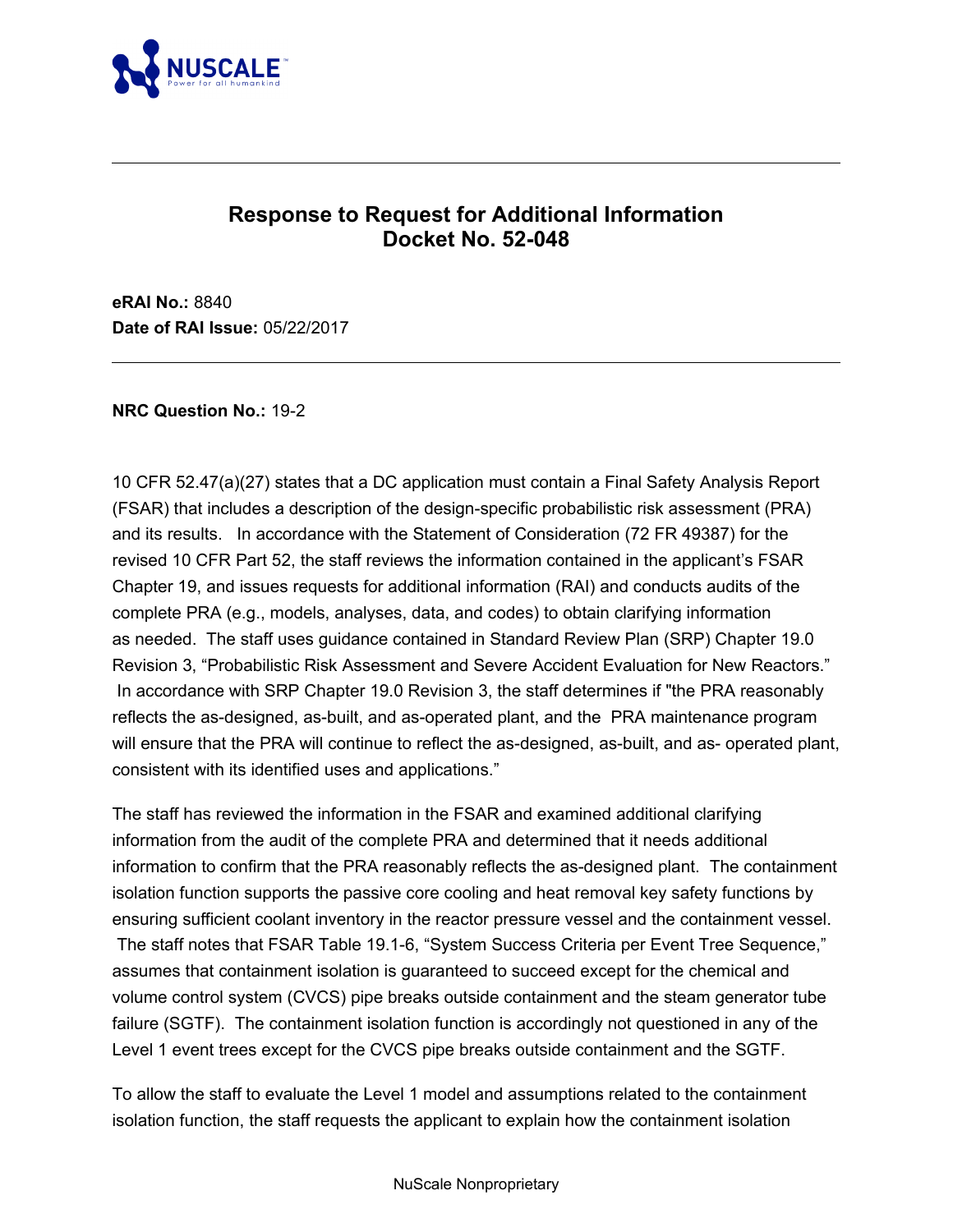

function can be guaranteed to succeed in the Level 1 accident sequences. In your response, please provide the following:

- a. Identify the potential scenarios (combinations of pathways, equipment failures and human failure events) that could lead to coolant inventory loss from the reactor pressure vessel to outside of the containment vessel.
- b. For the scenarios identified in a), explain how the containment isolation function is accounted for in the Level 1 model, if this function is necessary to support any key safety functions (e.g., passive safety functions).
- c. For the scenarios identified in a), if the containment isolation function is not necessary to support any key safety functions, please describe any relevant analyses used to support this conclusion. Describe any uncertainty analyses performed for these supporting analyses.
- d. Augment FSAR Table 19.1-21, "Key Assumptions for the Level 1 Full Power Internal Events Probabilistic Risk Assessment," and/or Table 19.1-23, "Key Insights from Level 1 Full Power, Internal Events Evaluation," accordingly with a discussion of the dependency of the passive safety functions on the containment isolation function. Include a discussion of the safety-significance of the active backup systems for scenarios resulting in failure of containment isolation.

### **NuScale Response:**

NuScale is supplementing its response to RAI No. 8840 (Question 19-2) originally provided in letter RAIO-0717-55003, dated July 19, 2017, and supplemented in letters RAIO-0518-59975 and RAIO-0718-60731, dated May 14, 2018 and July 02, 2018, respectively. This supplemental response is provided as a result of discussions with the NRC during a public meeting held on January 29, 2019. This supplemental response replaces the responses to Item c provided in the preceding NuScale letters; however, the FSAR changes associated with those responses remain valid.

c.) For chemical and volume control system (CVCS) line breaks outside of containment and steam generator tube failures (SGTFs) (as identified in Item a) with a continued loss of coolant (i.e., failure of containment isolation), core damage is avoided only if additional coolant via the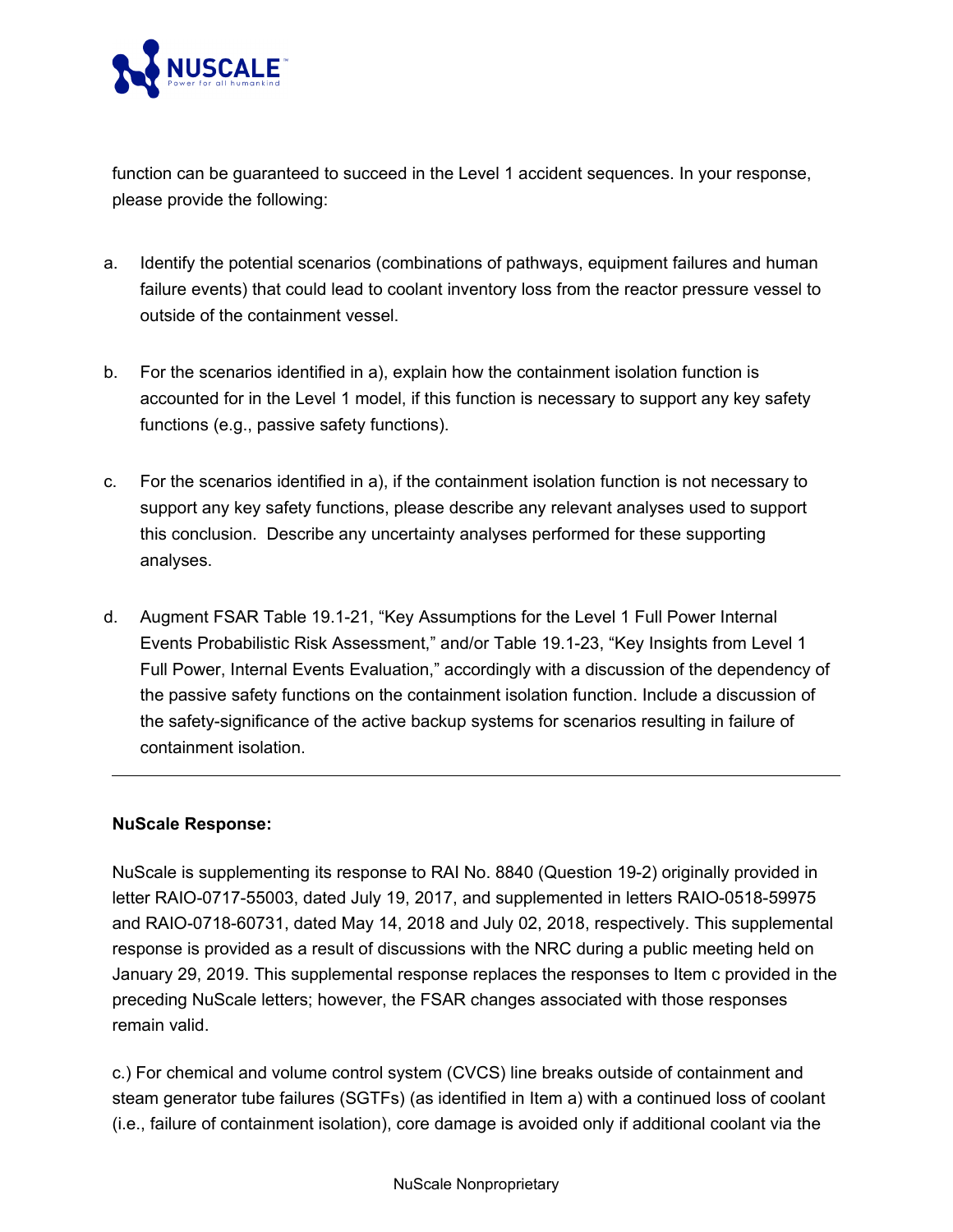

CVCS or the containment flooding and drain system (CFDS) is successful. Simulations demonstrate that coolant lost over 72 hours due to a containment isolation failure can be replenished by makeup coolant. For CVCS line breaks outside of containment and SGTFs, successful containment isolation retains sufficient coolant inventory in the NuScale Power Module (NPM) that makeup coolant is not required for success of the passive cooling functions of the decay heat removal system (DHRS) or emergency core cooling system (ECCS).

For loss of coolant accidents (LOCAs) inside containment, simulations have been performed to consider event tree model uncertainty. Simulations were performed including a failure of containment isolation on the containment evacuation system (CES) line penetration. The CES line is open during normal NPM operation to maintain sub-atmospheric conditions in the containment vessel (CNV); as such, it is the most likely containment bypass path despite the low probability of failure of both safety-related CES containment isolation valves (CIVs). Containment penetrations and their methods of isolation are listed in FSAR Table 19.1-24. While this scenario assumes the failure of the CES CIVs to close, the CES vacuum pumps would terminate operation and the suction and discharge valves to the pumps would close. The CNV would effectively remain a closed system unless the CES piping also fails. This is conservatively modeled in this sensitivity assessment by exposing the containment to an atmospheric pressure boundary condition through the 2-inch CES line for events in which the containment pressure exceeds the CES design pressure. Continued operation of the vacuum pumps in this beyond-design-basis event would require additional system failures that are independent of the failure to close the CES CIVs, and because the vacuum pumps are not designed to operate under the thermal hydraulic conditions of a LOCA inside containment.

· As indicated in FSAR Section 9.3.6.2.1, the CES is controlled by the nonsafety-related module control system (MCS) which provides both automatic and operator control of key CES functions, including valve alignment and vacuum pump operation. The suction and discharge side of the CES vacuum pumps are equipped with isolation valves with remote position indication and actuation, as well as pressure and temperature instruments for the purposes of performance monitoring and equipment protection in response to off-normal conditions. In the postulated LOCA sequence with failure to close CES CIVs, numerous off-normal signals would automatically trip the vacuum pump and close the suction and discharge valves. Additionally, the module protection system relays the safety-related containment isolation signal to the MCS as an additional trip on CES vacuum pump operation. Continued vacuum pump operation in the postulated LOCA conditions would require failure of the MCS in addition to and independent of the failure to close both CES CIVs.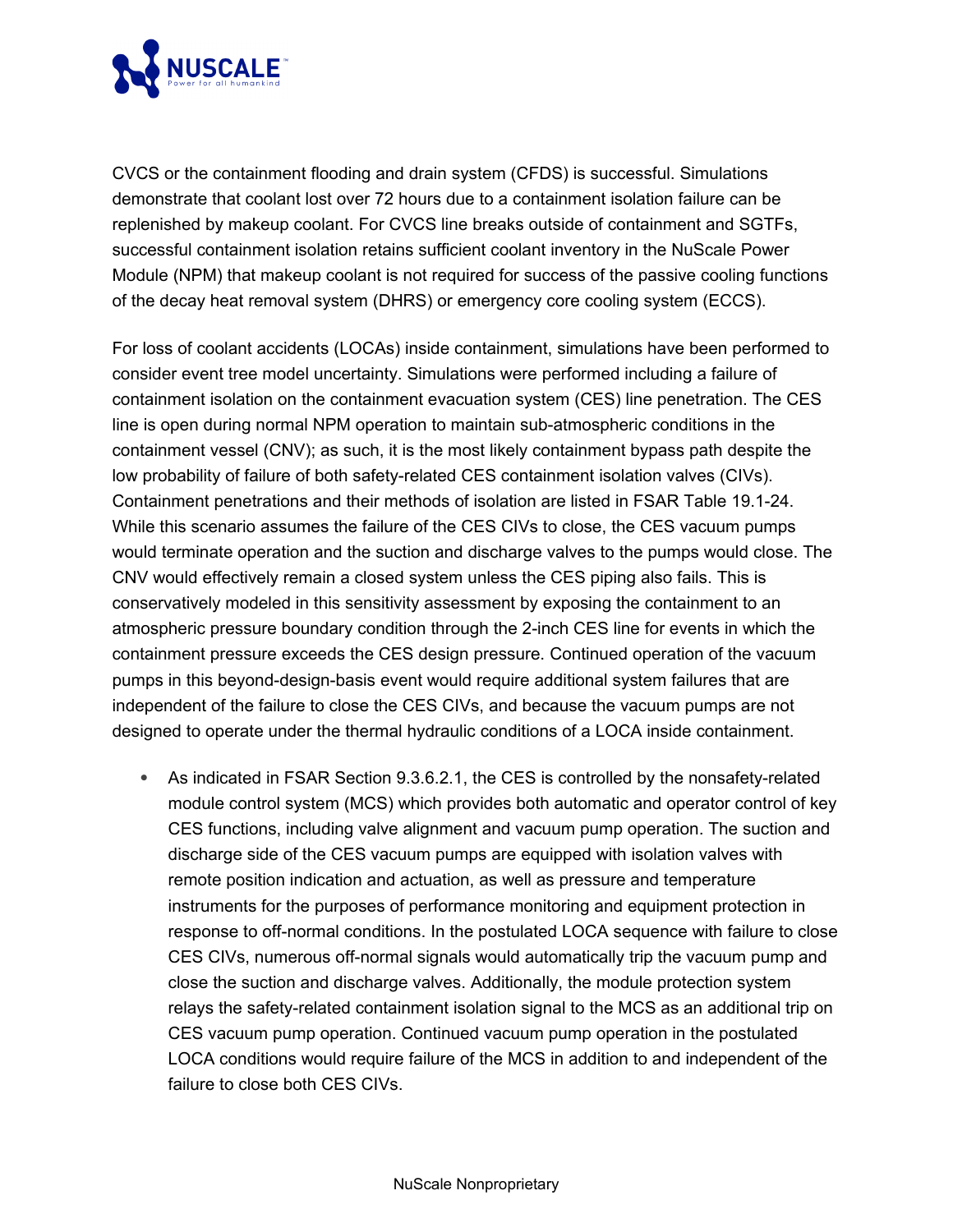

· Vacuum pumps are designed to operate between near vacuum and atmospheric suction pressures. Sensors, alarms, interlocks, and trips protect CES equipment from excessive conditions outside the design operating range. Irrespective of control signals, CES vacuum pumps are very unlikely to remain operable if exposed to the extreme pressure and temperature conditions in the CNV during the postulated LOCA sequence.

Simulation results demonstrate that one train of the ECCS with success of the reactor trip system (RTS) following a failure of CES isolation is sufficient to maintain the coolant levels in the reactor pressure vessel (RPV) and CNV to provide core cooling by circulation through the ECCS valves. The ECCS effectively depressurizes the RPV and the driving force for coolant loss from the CNV stops when the CNV pressure is reduced to atmospheric pressure. As a result, passive fuel cooling is provided for more than 72 hours. Note that in the very unlikely case in which both the RTS and automatic containment isolation fail following a LOCA inside containment, there is adequate time for operator action to either isolate the CNV or initiate makeup coolant using either the CVCS or CFDS to prevent core damage. The simulations were performed with the NRELAP5 code as identified in FSAR Section 19.1.4.1.1.6.

The temperature of the ultimate heat sink (UHS) affects the CNV pressure during a postulated accident sequence and in turn, the potential inventory loss that may be released through an open penetration. That is, cooler UHS temperatures maintain the CNV near atmospheric pressure while warmer UHS temperatures can result in higher CNV pressures and a relatively higher inventory loss rate. The NRELAP5 simulations indicate that the NPM remains at atmospheric pressure if the pool temperature remains at or below approximately 150 degrees Fahrenheit. Consequently, assumptions regarding the initial pool temperature, the heat load into the pool, and the pool volume are relevant in this assessment.

The NRELAP5 simulations assumed an initial reactor pool temperature of 100 degrees Fahrenheit, consistent with FSAR Section 9.2.5.2 which states that the UHS normal operating temperature is 100 degrees Fahrenheit. Although the maximum UHS temperature operating limit established in Technical Specification 3.5.3, Revision 2, was 140 degrees Fahrenheit, this limit is being reduced to 110 degrees Fahrenheit in Technical Specification 3.5.3, Revision 3, as stated in letter RAIO-0119-64318, which provides a response to RAI No. 9482 (Question 06.02.01.01.A-18). Based on engineering judgment, increasing the initial pool temperature in the NRELAP5 simulations to the revised Technical Specification operating temperature limit would have minimal effect on the progression of the scenario and would not change the conclusion of the NRELAP5 simulations.

The NRELAP5 analysis included a number of simplifying, conservative assumptions and did not credit active pool cooling systems, inventory addition, or ambient heat loss from the pool to the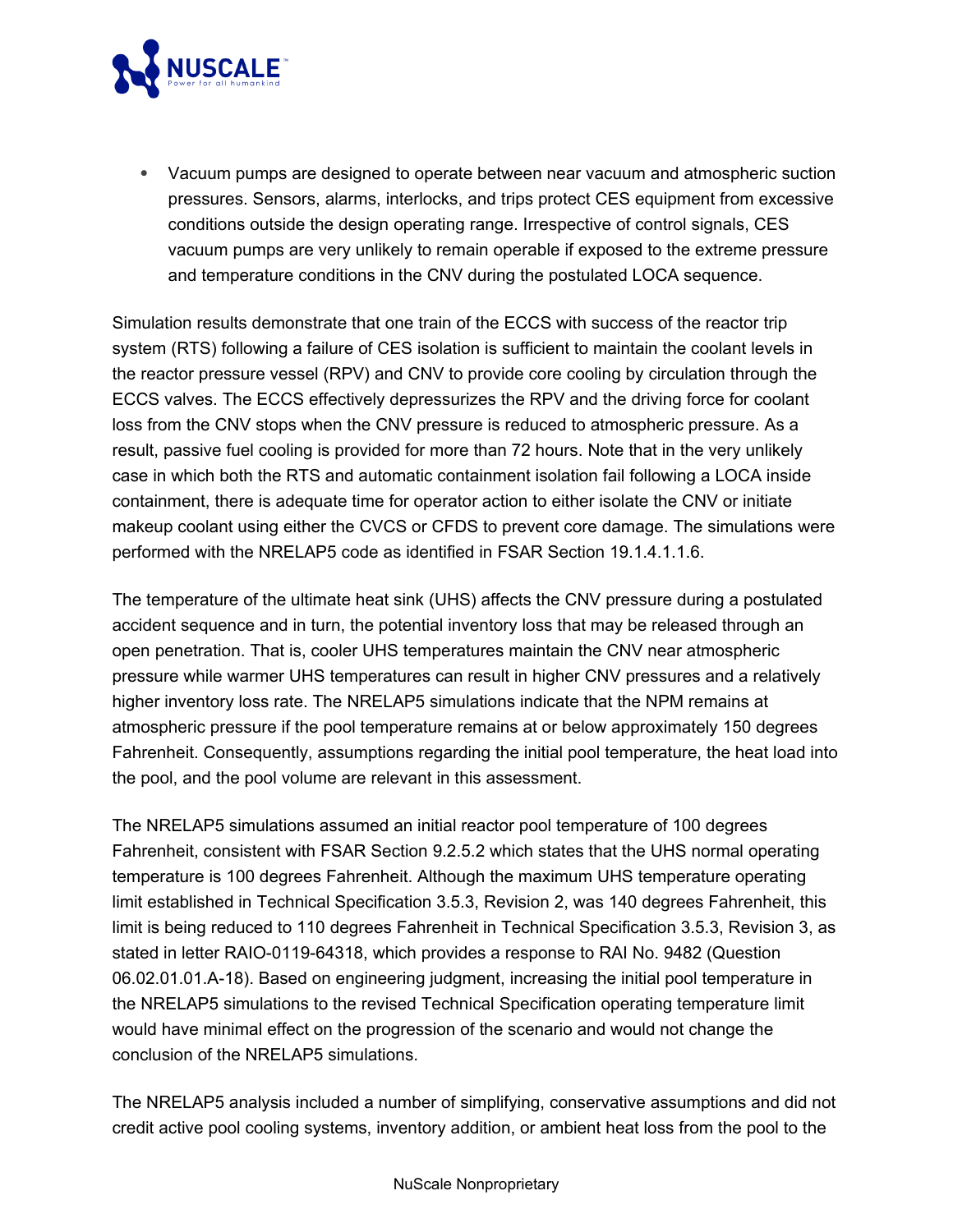

surrounding structures. In the NRELAP5 model, the UHS consists of the twelve module bays, the center channel, and the refueling pool, and is modeled as a well-mixed, bulk volume. The spent fuel pool (SFP) fluid volume and heat load are not included as part of the modeled UHS because of variable SFP heat loading, limited mixing with the rest of the pool, and because it is a net heat sink in some situations (that is, it is conservative to not include the combined SFP volume and heat load). A simplified schematic outlines the modeled UHS pool volume in the following figure.



In the "base" case simulation, a single NPM deposits heat into the modeled pool volume. A "limiting" case was also evaluated using the modeled pool volume divided by twelve (i.e., corresponding to one module bay and 1/12th of the central channel and refueling pool volumes). The limiting case results in the bulk UHS pool temperature increasing twelve times faster than the base case and approximates twelve NPMs depositing their decay heat load into the full pool. Even with this more challenging condition, the liquid level remains well above the core for the duration of the 72-hour mission time.

To evaluate the use of NRELAP5 with its well-mixed, bulk volume UHS model, an additional analysis was performed to independently model heat transfer and mixing in the UHS. Specifically, a computational fluid dynamics (CFD) model was used to analyze the flow of heated fluid in the UHS from a module bay to the volume of the refueling pool. The refueling pool was treated as a steady-state boundary condition of 100 degrees Fahrenheit. The best estimate, end-of-cycle decay heat from an NPM is less than 2.0 megawatts after approximately two hours and less than 1.0 megawatt after approximately 17 hours; the CFD analysis conservatively assumed a constant heat load of 2.0 megawatts. The CNV heat load boundary condition is representative of steady state ECCS operation and is independent of initiating event. The CFD analysis results demonstrate that effective mixing in the UHS occurs, as